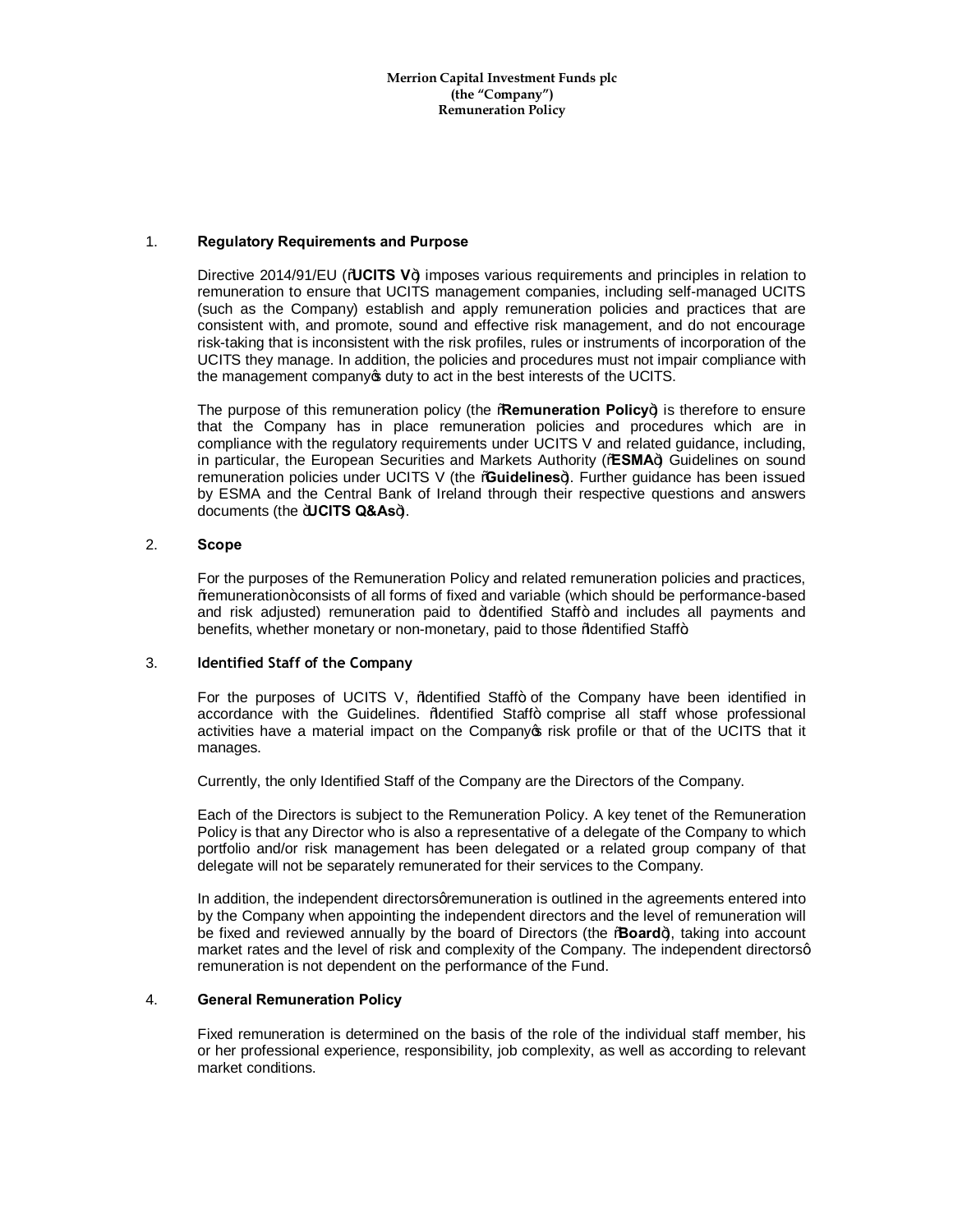Performance-based remuneration reflects the risk underlying the achieved result and takes into account all types of current and future risks. It is based on a combination of an assessment of the individualos performance and the Companyos overall results and takes into account the interests of depositors, investors and other stakeholders.

One of the key aims of the Remuneration Policy is the alignment of the risks taken by the Identified Staff of the Company and the Identified Staff of Merrion Capital Investment Managers Limited (the "**Investment Manager**") with the interests of the Company and the Investment Manager. It also includes measures to avoid or appropriately manage conflicts of interest in order to prevent such conflicts from adversely affecting the interests of the Company and the Company of investors.

Identified Staff of the Company do not receive guaranteed performance based remuneration.

#### 5. **Pensions**

The Company does not contribute to staff pensions.

#### 6. **Severance Arrangements**

Severance payments may be payable in particular circumstances. In drafting severance payment provisions in contracts and in negotiating any severance payments, the Company ensures that the relevant payments do not %eward failure+or poor performance.

#### 7. **Anti-circumvention rules**

Each staff member of the Company must undertake not to use personal hedging strategies or remuneration and liability-related insurance to undermine the risk alignment effects embedded in his or her remuneration arrangements.

## 8. **Application of UCITS V Remuneration Rules to Delegates**

Where the Company has delegated certain portfolio and risk management activities to the Investment Manager, this Remuneration Policy will apply to certain Identified Staff of that delegate whose work impacts on the risk profile of the Company.

Moreover, the Investment Manager may already be subject to regulatory requirements on remuneration that are equally as effective as those applicable under UCITS V, the Guidance and UCITS Q&As. Where this is not the case, the Company will put in place appropriate contractual arrangements to ensure that there is no circumvention of the remuneration requirements set out in the Remuneration Policy, related policies and practices, or regulatory framework.

### 9. **Annual review**

The Board will review the terms of this Remuneration Policy annually and assess whether its overall remuneration system operates as intended and is compliant with the obligations on remuneration policy as set out in the UCITS V Regulations. The Remuneration Policy will be updated by the Board as and when required.